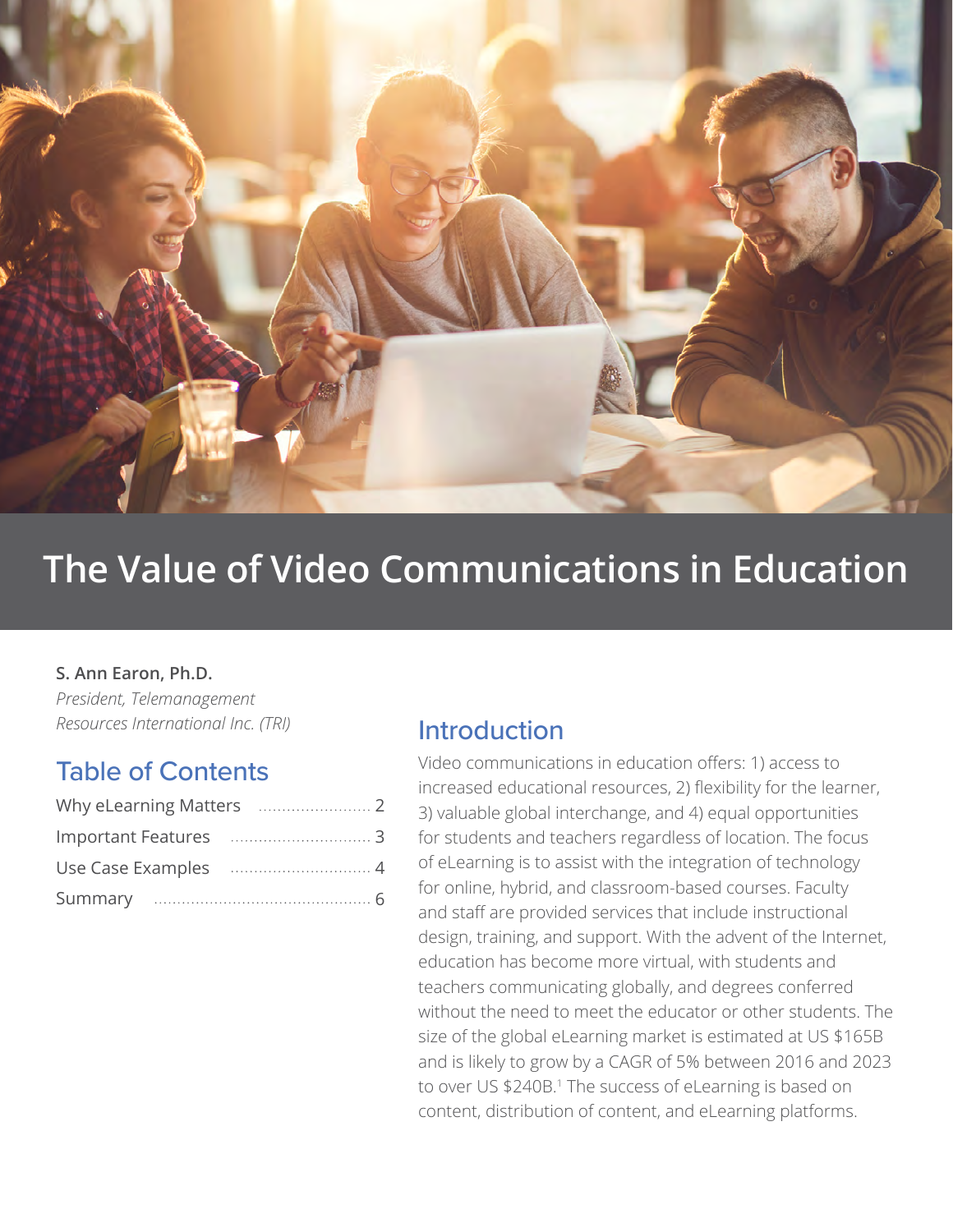# Why eLearning Matters

The value of eLearning is being recognized by more organizations, since it is a cost effective way to train large numbers of people. It can produce significant results by not only decreasing training costs, but also improving performance. Students involved in video communications are more motivated and interested in the topic and are reported to have high levels of achievement in critical thinking and problem-solving when compared to students physically in the classroom.2 Schools are breaking down the invisible walls of learning and are joining geographically distanced learning communities, allowing students to access educators in ways not possible before.<sup>3</sup> eLearning can combine several different delivery methods, including webbased courses, collaboration software, and video conferencing. eLearning can also mix various event-based activities, including face-to-face classrooms, self-paced learning, and live eLearning using video conferencing. eLearning is not about technology, it's about learning, using technology.

The use of video communications has the potential to increase productivity and efficiency by reducing unproductive travel time, allowing more students to complete courses in a shorter period of time, reaching more students in a variety of areas, and lowering costs. By increasing access to courses, and allowing students to participate on their own time, educational institutions can quickly see a financial return on investment. Courses can be developed once and shared with students locally and at a distance, whether from the actual school where the course was created or by reaching others at distant locations who have a need for the information being delivered. Think of students needing a foreign language, but not finding the course they need available locally. Participating at a

distance allows these students to complete courses as they need them from any location. There is no longer a need to wait for a course to be available at a given site. Now students have access to a wide variety of courses from any location. This allows

"We liked that on Zoom it was easy to create recurring meetings so students have just one link that works every week and that there are minimal administrative requirements. We also love that it is easy to use for our students, that they click once and they're in the class."

#### **MICHAEL GRIFFIN**

Director of Instructional Learning Technology **The University of Arizona**

schools to hold classes virtually even if only one student is available at each site. The result is better return on investment since classes can be offered more frequently and student reach is expanded outside the normal classroom environment.

How eLearning supports the goals of education:

#### ● **Reduce training costs**

Producing learning content is time consuming, whether for online or classrooms. With eLearning, each time a course is accessed the return on investment improves, since the production costs are divided by the number of users. There is also the cost of building space, utilities, and teacher salaries to consider. Using one teacher and holding a class using video conferencing results in reaching students in classrooms, at distant <sup>1</sup> Elearningindustry.com, Paul Leavoy, December 23, 2016. Sites, and at home for a much lower cost.

<sup>&</sup>lt;sup>2</sup> "Interactive Cable Archives and Videoconferencing",

<sup>123</sup>HelpMe.com, 05 March 2017. 3TechZulu.com, Hitkonferencijablog.com, and Healthcarebusinesstech.com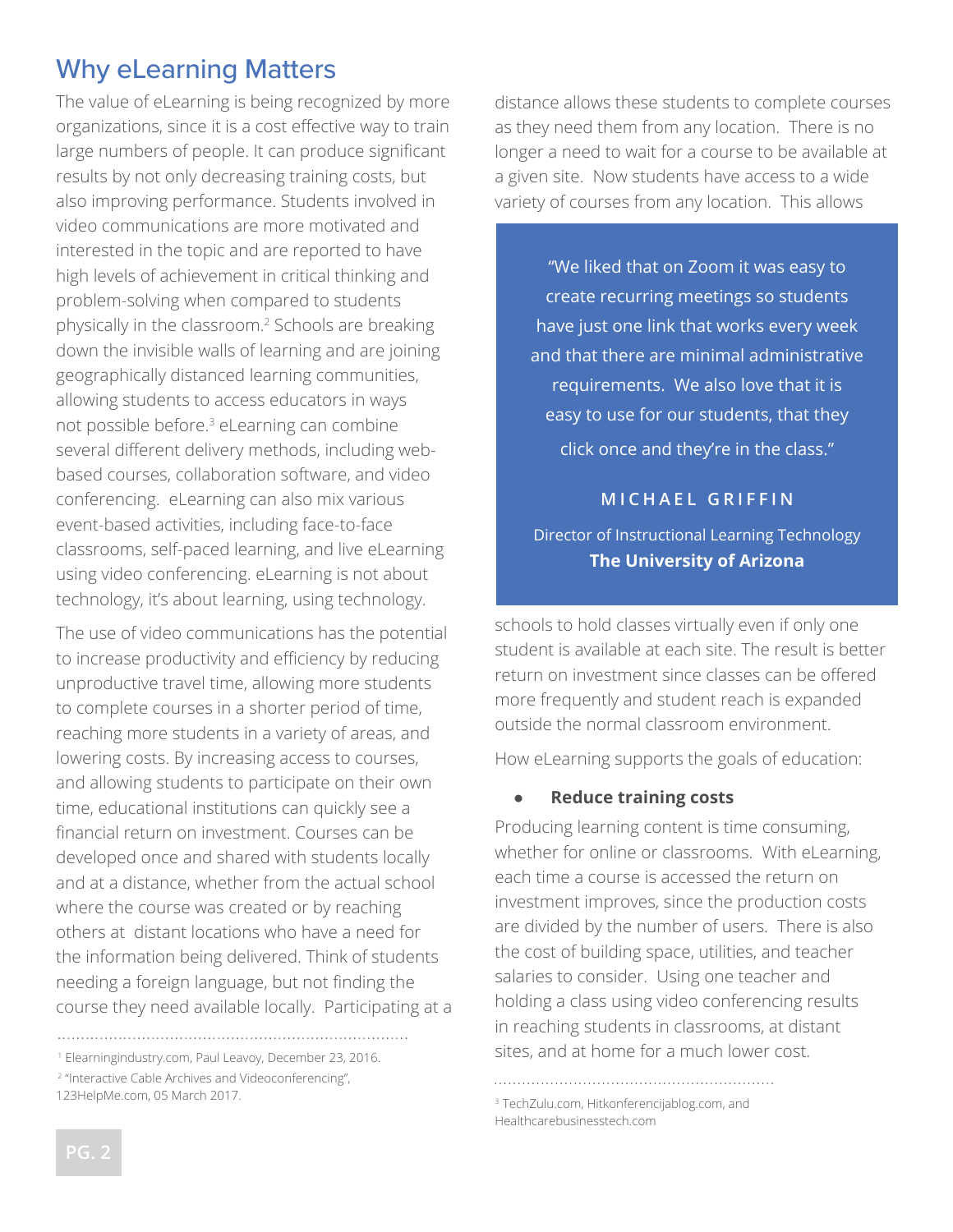#### ● **Increase productivity**

Since eLearning is not bound by time or geography, it is easier to control training's impact on production by training people during down times. Given people are now being asked to do more with less, eLearning is a way to provide tools and skills needed to enhance performance.

#### ● **Standardization**

eLearning allows instructors to create a standardized process and consistency in the delivery of content. It can also compress the delivery time by allowing instructors to combine eLearning materials with sessions that are facilitated.

#### ● **Real-time access to information**

In the past, students had to travel to a specific classroom to take courses. With eLearning, courses can be accessed anytime, anywhere. This means students can access content from a PC or mobile device, complete the coursework, and upload their results on their own time.

#### **Ongoing Access to Resources**

When classes are taken on site, during a specific time period, students must be in attendance or get notes from other students. If a refresher course is needed, students must sign up for another course. With eLearning, students can access online content and review it as needed. Students learn on their own time at their own pace.

The use of eLearning has improved student learning experiences:

- Graduation rates are higher because students can take courses on their own time from any location.4
- Student athletes, who often have

difficulty completing courses due to athletic schedules, are now able to learn on their own time.

- People who commute to attend courses can now get their education online.
- Special needs students have access to courses without the need to travel.

In a recent survey, conducted by TechValidate, educators and administrators in colleges and universities were interviewed. The survey data indicated the following:

- 88% believe video conferencing will allow more people to complete advanced degrees.
- 73% believe video conferencing will reduce student dropout rates.
- 87% plan to increase investment in online collaboration tools in the next 5 years.

The respondents identified the top 3 use cases for video collaboration in education.

- 1. Collaboration with other education professionals,
- 2. Expand reach across geographies, and
- 3. Ability to have a guest lecturer join virtually.

## Important Features

When thinking about using eLearning video communications in education, there are important features to consider that make the experience easier and more rewarding for the teacher and the students.

#### *Two-Way Video and Audio*

In the past, many eLearning courses have been taught with just audio and a slide deck. Two-way interaction is crucial for increasing engagement between remote and local students and professors, and leveling the playing field between students.

<sup>4</sup> Online Education Supports Improved Time to Graduation Rates, Victoria Brown, Florida Atlantic University, 2016.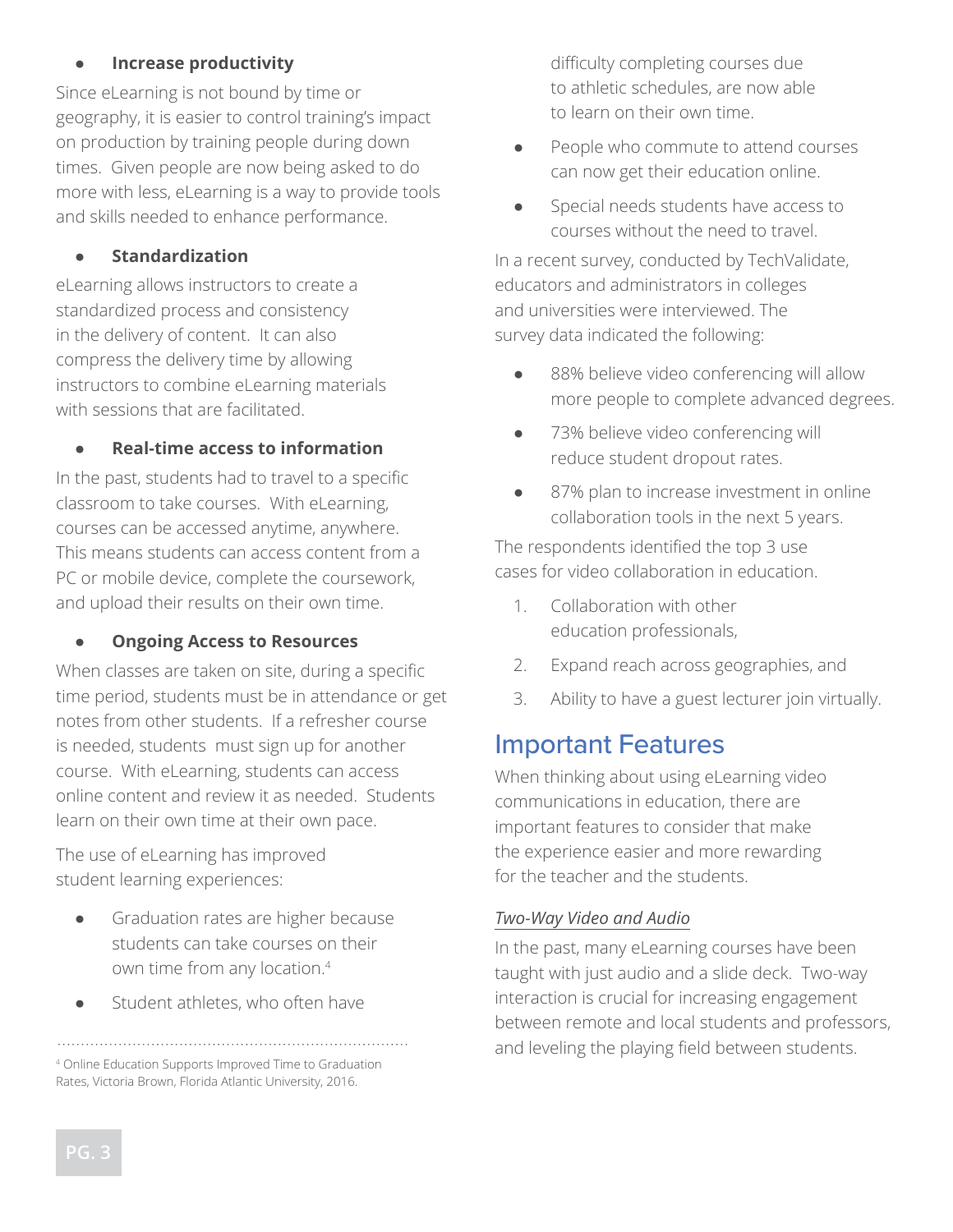#### *Video Breakout Rooms*

Video breakout rooms allow people to create smaller teams to collaborate with and learn from one another, all within the same meeting or training session. This replicates the common in-person pedagogical practice of breaking the class into small groups.

#### *Video Webinar*

Create online events that include registration, reporting, Q&A, and polling. Video webinars are a valuable tool for admissions, alumni engagement, orientation, MOOC (Massive Open Online Courses), and other large-scale events.

#### *Integration*

LTI (Learning Tools Interoperability) makes it easy to schedule a meeting with any course activity and invite the right students from your learning management system (LMS). Common LMS systems include Blackboard, Moodle, Canvas, and Desire2Learn. This integration makes it easier to learn regardless of platform used, instead of downloading different software packages to be compatible to what others are using.

#### *Accessibility*

Accessibility features enable users with disabilities to schedule, attend, and participate in meetings and webinars. This is a legal requirement for universities and should be a key component of any eLearning tool.

#### *Recording*

Record any session for students to watch at a later date, at a time convenient for them.

It is important to find an eLearning tool that uses standard file formats that are easy to edit and share, such as MP4 and M4A formats.

#### *Sending Files*

The Grouping Messaging features allow

participants to send text, images/files or audio files to a contact or to a group. Students can use this for team projects and study groups, and professors can make a new group with their students for each course or section.

#### *Simplicity/Ease of Use*

Connecting to a video call should be easy. Participants should be able to join from their consumer devices with minimal clicks and no special codes to input. Ideally, it should integrate with existing calendaring systems and single-sign on (SSO) providers to maximize convenience and security.

"Zoom has allowed online learning programs to be more successfully deployed when compared to competing products. The video quality of Zoom allows all remote participants to better see the faces of their classmates while easily integrating content sharing, breakouts, and annotation."

> **TIM O'NEIL** IT Director | **Brandeis University**

Students and professors should be able to join from any device – mobile, desktop, or conference room. The mobile experience should be seamless with true mobile screen-sharing, mobile start/join, and mobile scheduling.

#### *Classroom Support*

Many classrooms are either not video-enabled, or are equipped with traditional H.323 or SIP conference room systems. It's vital that physical classrooms are brought into virtual environments for true hybrid in-person/virtual learning experiences. The eLearning solution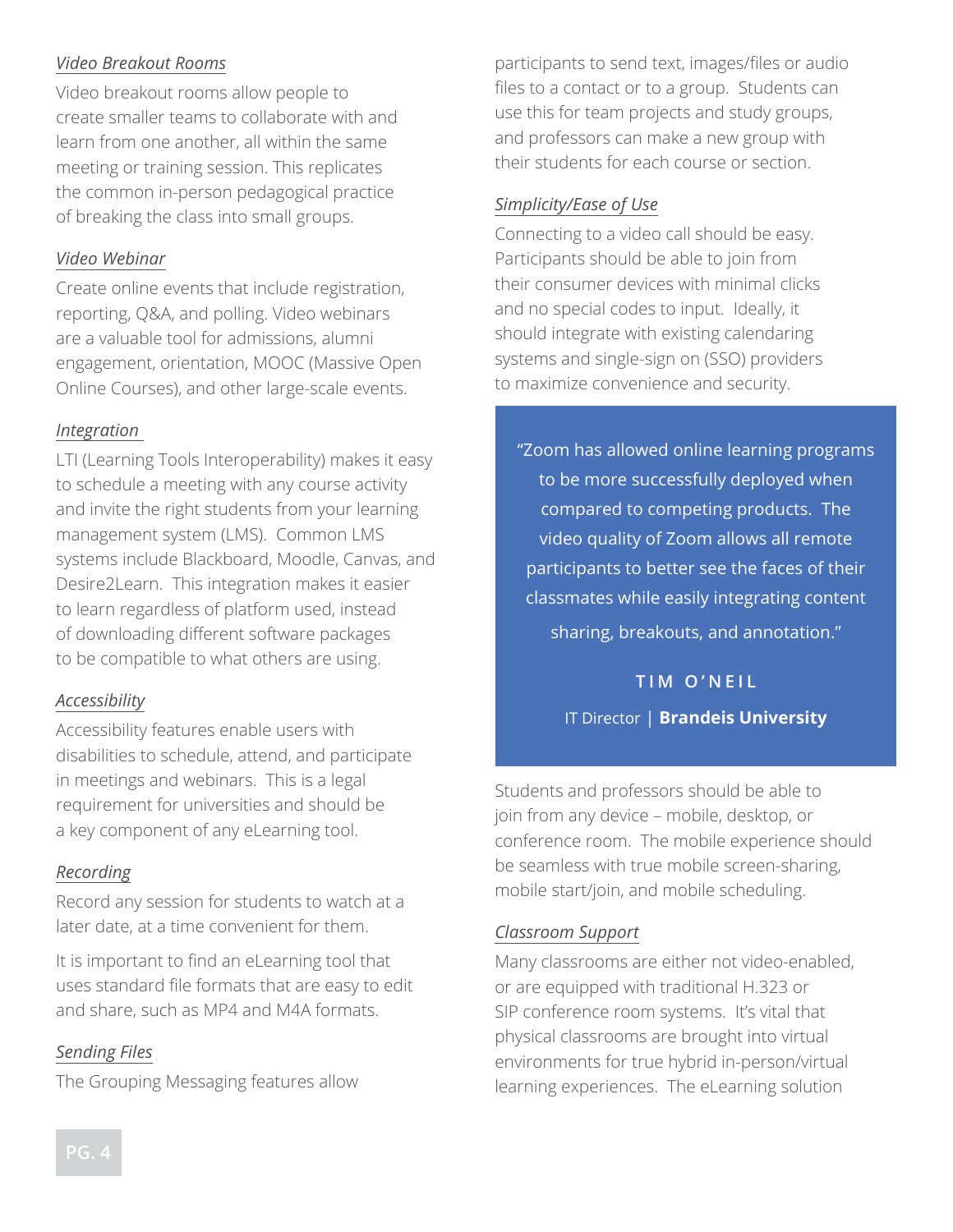should support the development of softwarebased video-enabled classrooms that run affordable off-the-shelf hardware. It should also support H.323/SIP systems so that these investments can continue to be utilized.

# Use Case Examples

#### *Distance Learning & Hybrid Learning*

Hybrid and distance learning programs and courses strengthen academic values in the following ways:

- Continue to facilitate academic excellence among students, faculty and staff,
- Extend quality educational opportunities to members of the community who are unable to attend traditional, on-campus courses,
- Provides flexible learning environments for working professionals, and
- Integrates technology, timemanagement, and life-long learning skills into the curriculum.5

*Fischler School at Nova Southeastern University was sending representatives into the field to visit each student in his/her clinical placement at least three times during his/her program. These representatives include faculty members and alumni of the program located in various areas of the country. As the number of students in the program exceeded 800 the review process became more challenging. Zoom's simple, affordable solution perfectly suited these needs. Instead of wasting time traveling, specialists can work more efficiently by just launching a Zoom meeting on their computer or mobile device to check in with a student.*

#### *Guest Lecture*

Schools are using video conferencing to access guest speakers from anywhere in the world to share their powerful stories with students who would not have access to these guess lecturers any other way. Topics are brought to life by people with expertise willing to share their knowledge.

Using video conferencing to connect students to more experts is useful in more ways than just altering the daily routine. Students are more motivated to learn and work on their studies when they can see the actual connection between what they are learning and the real world. Using video conferencing to bring more experts into the classroom can help motivate students by letting them discuss the real-world applications of their work with people who actually use that knowledge.

*The Center for Interactive Learning and Collaboration (CILC) started out as a state-based organization connecting schools with other schools, museums and zoos in Indiana via video conferencing. Eventually CILC connected schools across the nation with other national and international cultural and educational organizations. CILC decided that Zoom is the best fit for an environment where seamless learning and presentations can and must take place. What sets Zoom apart from other solutions is that it's a one-click-and-you're-in solution.* 

#### *Virtual Office Hours*

Video conferencing is now being utilized for virtual office hours. The need to be in a physical office no longer exists with the use of technology. Now students can meet with teachers virtually to ask questions, discuss a project, and obtain immediate responses any time. Video conferencing gives everyone the flexibility to schedule the amount of time needed to meet, thus using everyone's time more efficiently. Since video conferencing is now as simple as making a phone call, virtual office hours can be set up instantly allowing teachers and students to meet on a more regular basis or as needed to respond to a question or solve a problem.

*Stanford Continuing Studies offers over 100 courses, workshops, and specific events on topics ranging from liberal arts and sciences, to creative writing,* 

5 Student Guide to Hybrid and Distance Learning, South College, Knoxville, TN, 2011